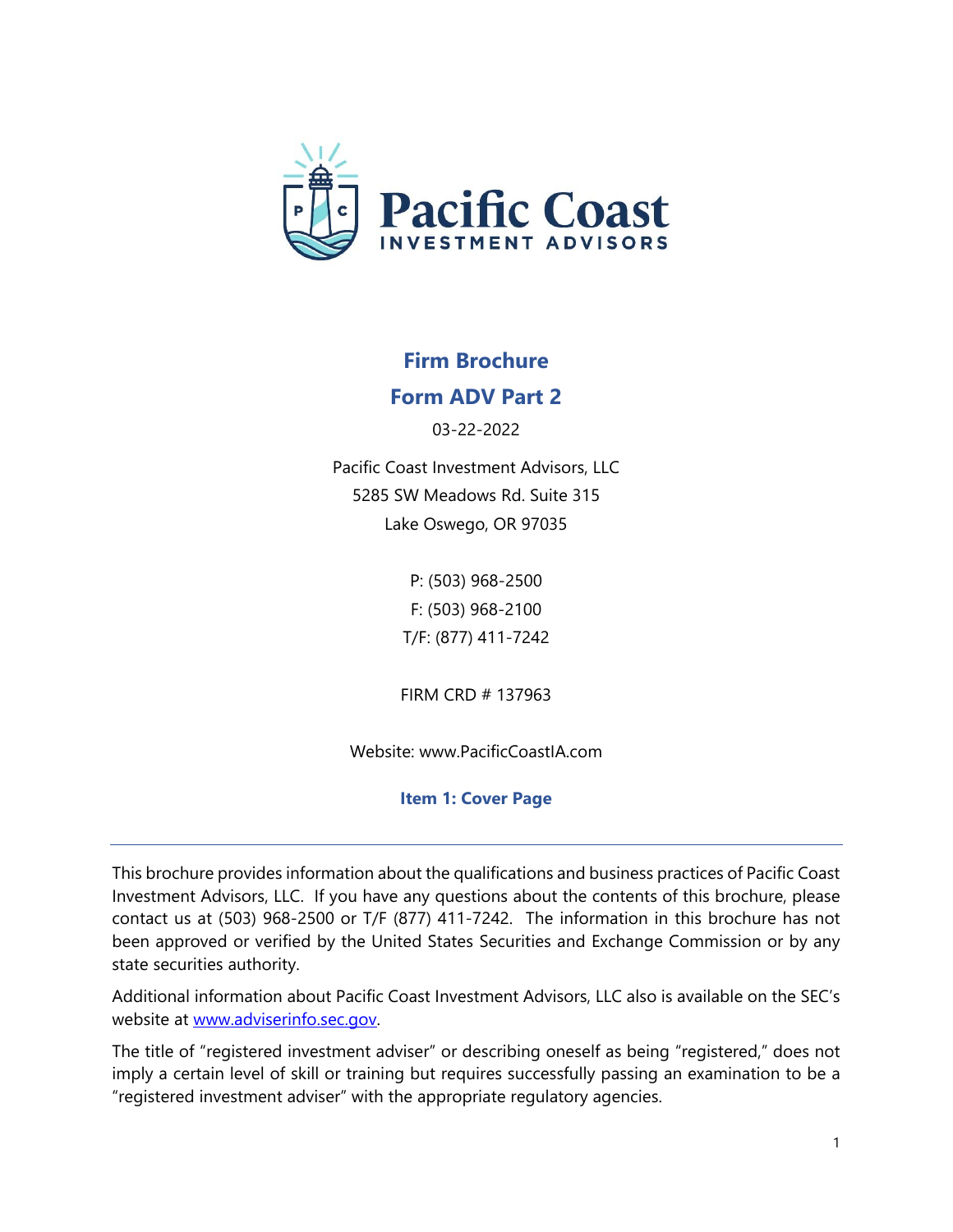#### **Item 2: Material Changes**

Pacific Coast Investment Advisors, LLC is required to advise you of any material changes to our Firm Brochure ("Brochure") from our last annual update, identify those changes on the cover page of our Brochure or on the page immediately following the cover page, or in a separate communication accompanying our Brochure. We must state clearly that we are discussing only material changes since the last annual update of our Brochure, and we must provide the date of the last annual update of our Brochure. Please note that we do not have to provide this information to a client or prospective client who has not received a previous version of our brochure.

Material Change: None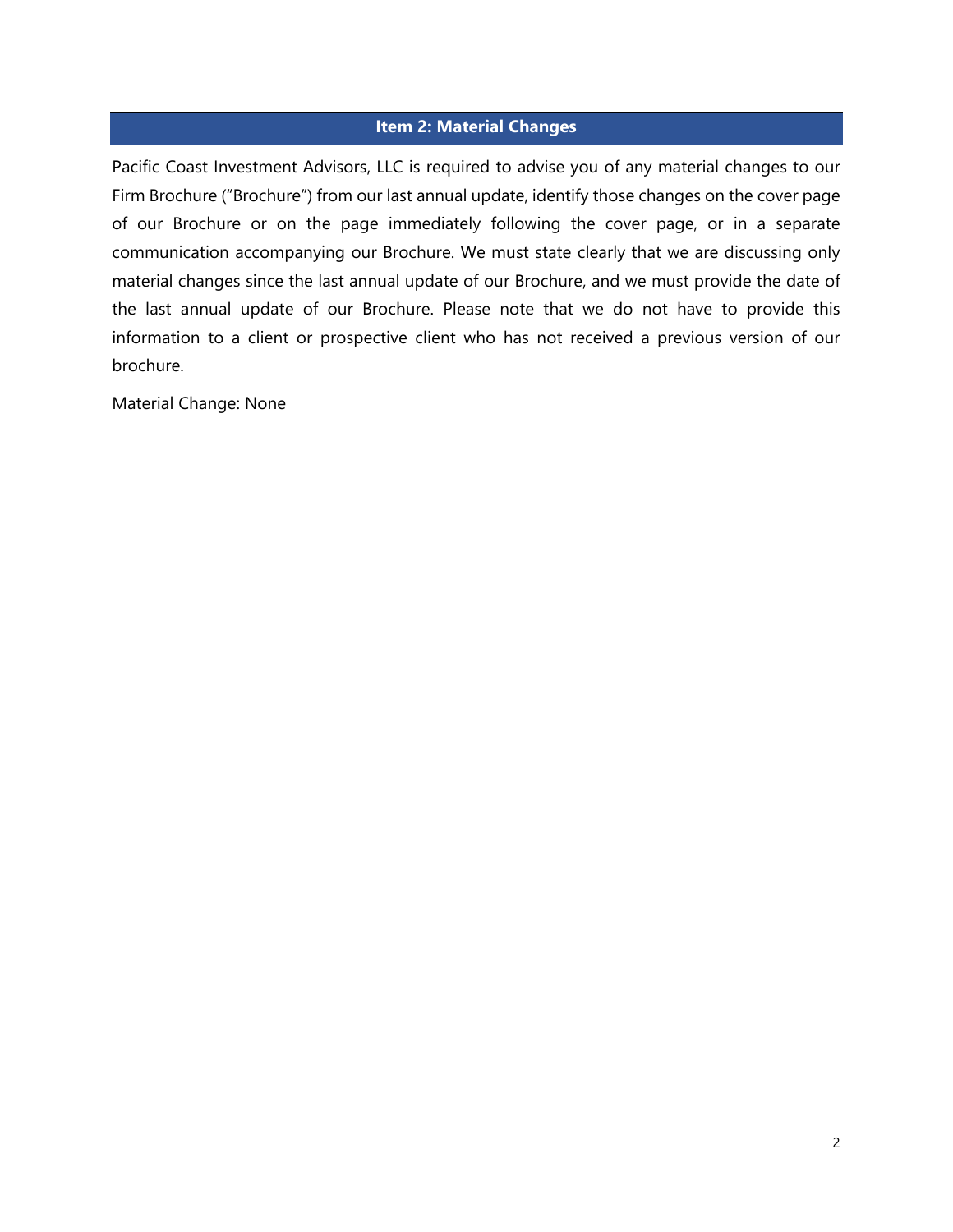# **Item 3: Table of Contents**

## **Contents**

| Item 11: Code of Ethics, Participation or Interest in Client Transactions and Personal Trading7 |  |
|-------------------------------------------------------------------------------------------------|--|
|                                                                                                 |  |
|                                                                                                 |  |
|                                                                                                 |  |
|                                                                                                 |  |
|                                                                                                 |  |
|                                                                                                 |  |
|                                                                                                 |  |
|                                                                                                 |  |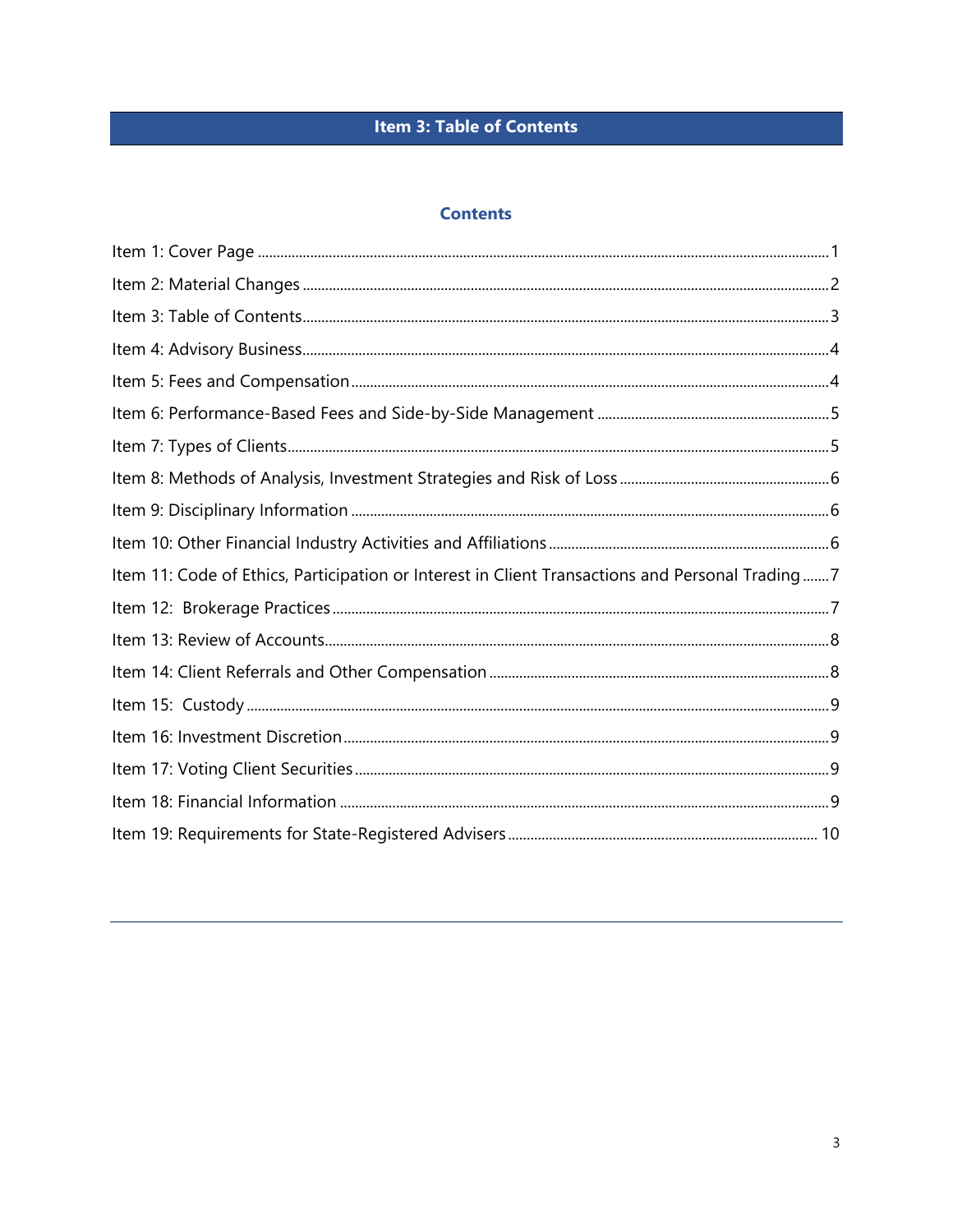## **Item 4: Advisory Business**

Pacific Coast Investment Advisors, LLC has been in business since 2006, and is owned by Ryan J. Murphy (100%). Pacific Coast Investment Advisors, LLC offers investment advisory and portfolio management services. Pacific Coast Investment Advisors, LLC manages \$425,271 in nondiscretionary assets, and \$91,170,687 million in discretionary assets as of 12-31-2021. Clients can place restrictions on types of securities to be excluded, such as tobacco companies, or minimum bond quality ratings for their accounts. Portfolios consist of a variety of U.S. common stock, U.S. Treasury and governmental agency obligations, municipal bonds, corporate bonds, insured certificates of deposit, no-load mutual funds (including money market funds), and ETF's. ADR's may be included in the portfolios but not to exceed 10% of portfolio value. We do not include options, futures, insurance, limited partnerships, or real estate, except publicly traded REIT's (real estate investment trusts).

#### **Item 5: Fees and Compensation**

Pacific Coast Investment Advisors, LLC charges a fee as a percentage of your account value. The fee schedule is detailed below. Our fees are negotiable. Fees are deducted from accounts at the client's custodian and paid on a quarterly basis. The custodian may charge brokerage commissions on securities transactions which are additional to our management fee. More information about custodian brokerage fees can be found on their websites. Fees associated with Pacific Coast Investment Advisors, LLC are billed quarterly in advance, and any refund is prorated. To prorate the fee Pacific Coast Investment Advisors, LLC determines the number of days which have already passed in the billing quarter and divides this number by the total number of days in the quarter. The remaining unused balance is the amount refunded to the client.

Pacific Coast Investment Advisors, LLC receives no compensation for the purchase or sale of any securities or other investment products. Pacific Coast Investment Advisors, LLC uses only no-load mutual funds for the mutual fund portion of the portfolios we manage. Compensation from the purchase or sale of securities or other investment products presents a conflict of interest and gives the salesperson or the supervised person an incentive to recommend investment products based on the compensation received, rather than on a client's needs. Since Pacific Coast Investment Advisors, LLC receives no compensation from the purchase or sale of securities or mutual funds, we are free of this conflict of interest.

Client acknowledges receipt of Part 2 of Form ADV and a Privacy Statement. If the appropriate disclosure statement was not delivered to the Client at least 48 hours prior to the Client entering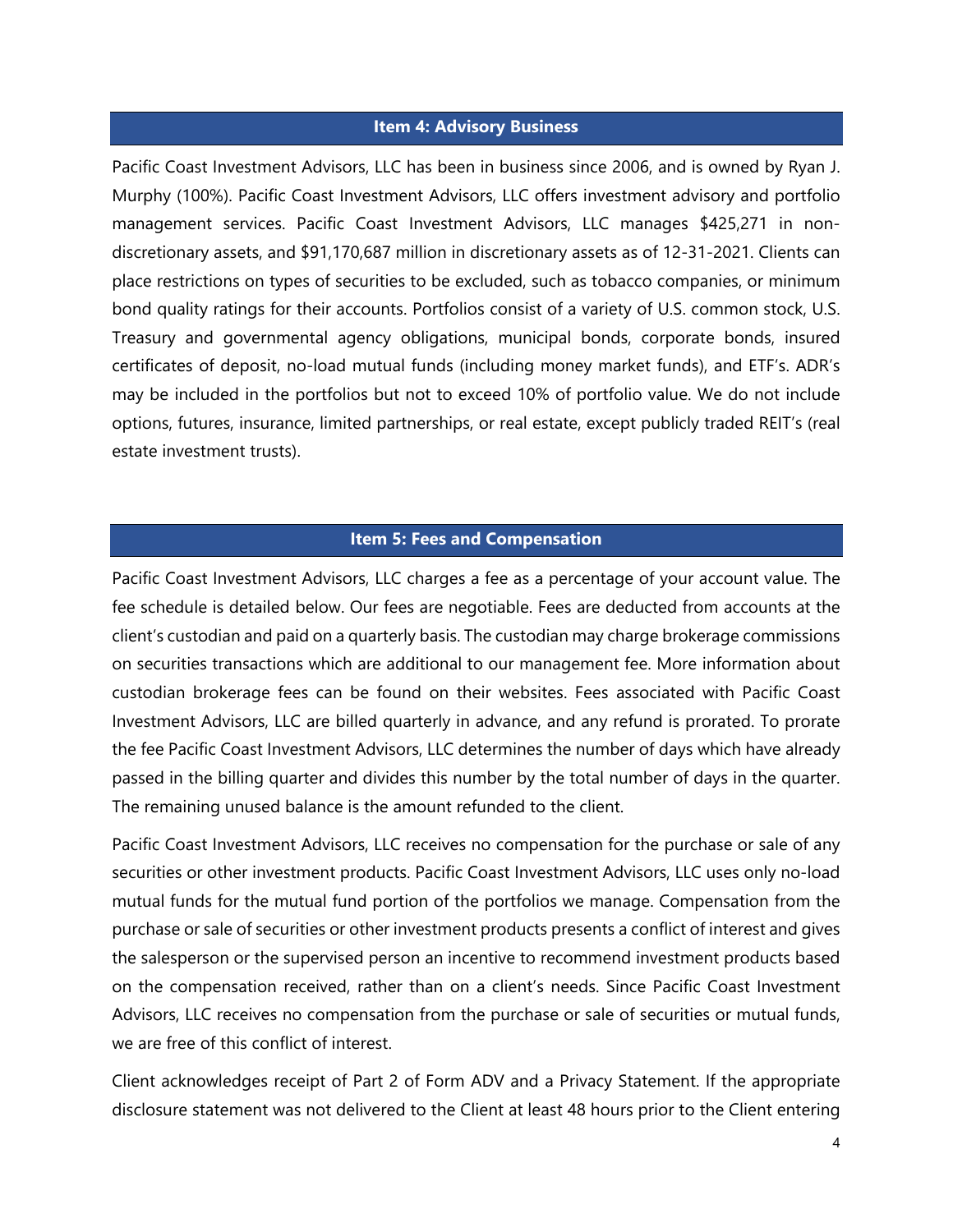into any written advisory contract with this investment adviser, then the Client has the right to terminate the contract without penalty within five business days after entering into the contract. For the purposes of this provision, a contract is considered "entered" when all parties to the contract have signed the contract. Our ADV Part 2: Firm Brochure and Privacy Statement is available on our website (www.PacificCoastialA.com).

All fees charged are subject to change upon 30 days advance written notice from Pacific Coast Investment Advisors. Client may terminate contract within the first five business days without penalty. Accounts of family members will be assigned a Rate Level based on aggregate value of all accounts in family group. Fees are generally negotiable.

Pacific Coast Investment Advisors, LLC offers Financial Planning services to its clients. Fees for Financial Planning are \$2500 for initial planning and \$500 for annual updates to the plan.

| <b>Fee Schedule</b>        |              |  |  |
|----------------------------|--------------|--|--|
| <b>Asset Range</b>         | Fee (Annual) |  |  |
| \$0-\$500,000              | 1.25%        |  |  |
| \$500,001-\$1,000,000      | 1.00%        |  |  |
| \$1,000,001 - \$5,000,000  | 0.80%        |  |  |
| \$5,000,001 - \$10,000,000 | 0.65%        |  |  |
| \$10,000,000.00 and up     | Negotiable   |  |  |

## **Item 6: Performance-Based Fees and Side-by-Side Management**

Pacific Coast Investment Advisors, LLC does not participate in any performance-based fees. We do not share in any profits or losses in the client's portfolios.

## **Item 7: Types of Clients**

The services of Pacific Coast Investment Advisors, LLC are available to individuals, trusts, and small businesses. Pacific Coast Investment Advisors, LLC has a minimum account size of \$300,000 but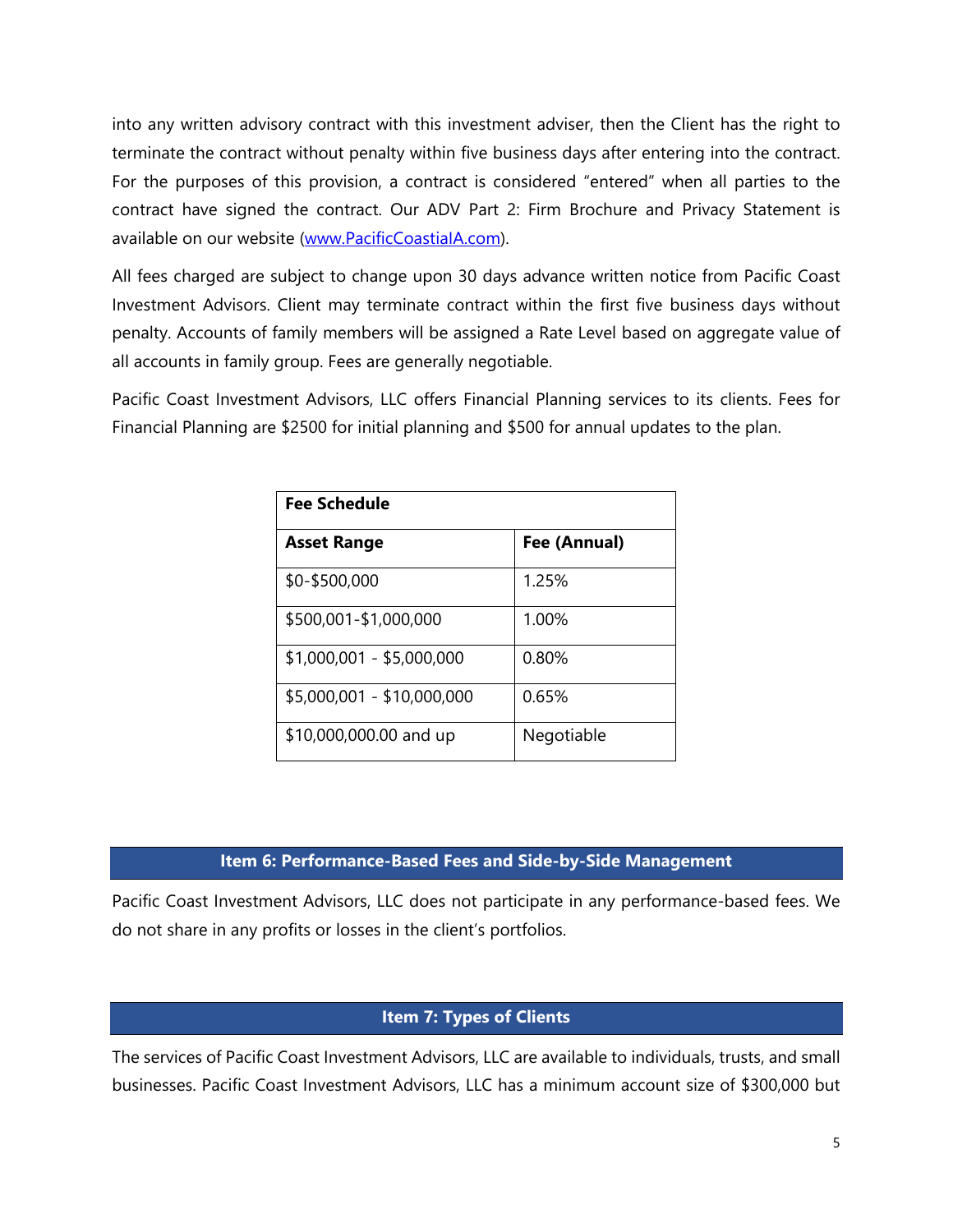exceptions are made for friends and family of current clients. Small retirement accounts are accepted if the client meets the \$300,000 minimum in other accounts.

#### **Item 8: Methods of Analysis, Investment Strategies and Risk of Loss**

Pacific Coast Investment Advisors, LLC employs qualitative and quantitative analysis when performing fundamental securities valuation. Investing in securities involves potential risk of loss which clients should be prepared to bear. Portfolios are diversified by sector, industry, quality, and number of securities to reduce various types of risk. Fundamental analysis is used and drawn from both company and industry reports. We review the company's annual and quarterly reports as well as other SEC filings. Independent financial research services are used as well as corporate rating services. There is an effort made to hold securities long term, over one year, but market volatility and tax harvesting may affect holding periods. We may engage in short term trading, 30 days or less, if it is advantageous to the portfolios, but our intention is to have longer term holding periods.

#### **Item 9: Disciplinary Information**

Pacific Coast Investment Advisors, LLC nor its owner or employees have not been involved with nor were the subject of any criminal or civil action in a domestic, foreign, or military court of competent jurisdiction. Pacific Coast Investment Advisors, LLC nor its owner or employees have been the subject of any administrative proceeding before the SEC, any other federal regulatory agency, any state regulatory agency, or any foreign financial regulatory authority. Pacific Coast Investment Advisors, LLC is not involved with nor the subject of any self-regulatory organization (SRO) proceeding.

#### **Item 10: Other Financial Industry Activities and Affiliations**

Charles Schwab Institutional provides Pacific Coast Investment Advisors, LLC with administrative support. This relationship does not create a material conflict of interest for the client. Charles Schwab Institutional is our primary custodian but clients use other custodians also. Advisor has discretion to use other custodians as needed or as applicable.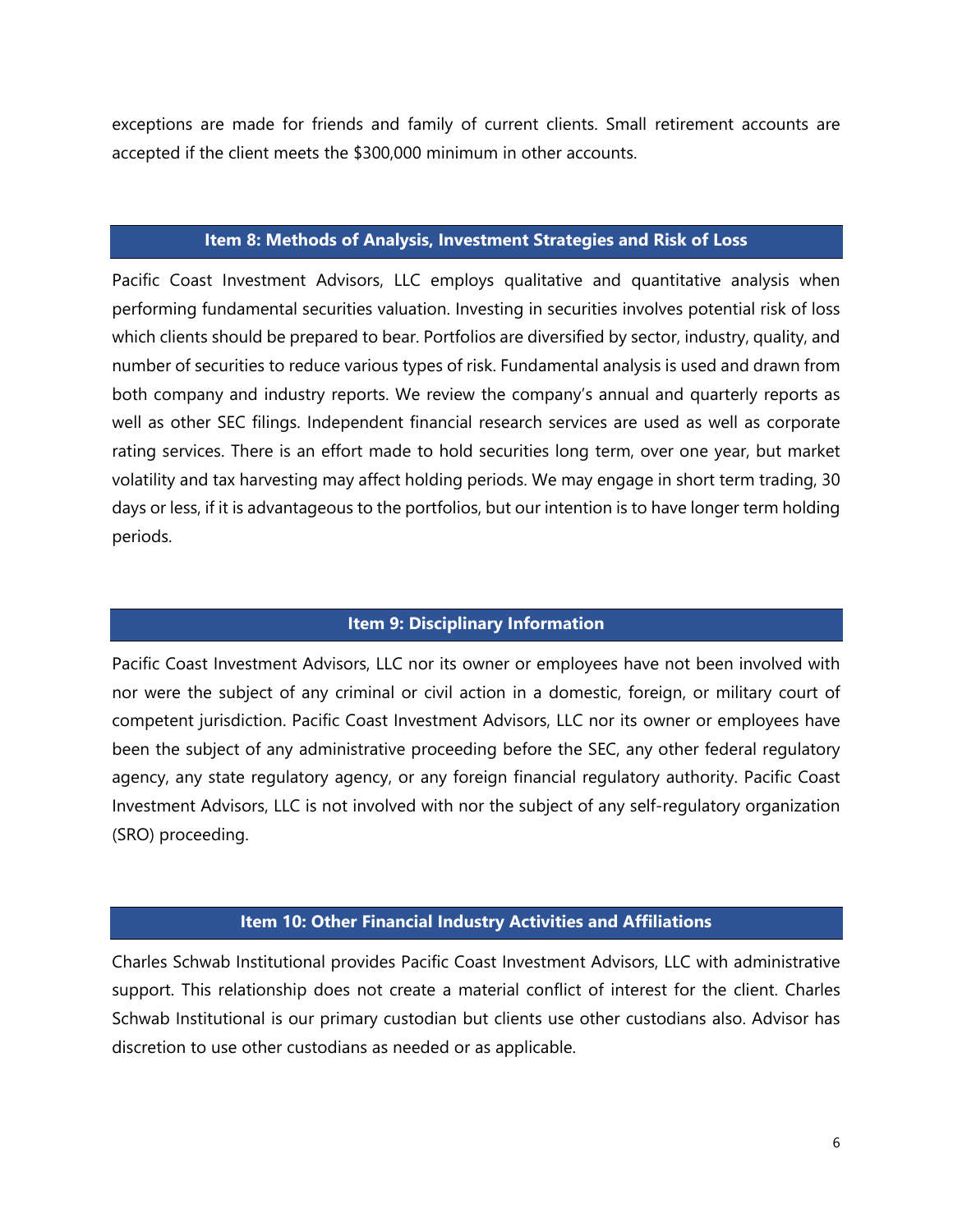Pacific Coast Investment Advisors, LLC will select other portfolio managers and no-load mutual funds for our clients. We receive no other fees, commissions, or inducements to select one manager, mutual fund or custodian over any other.

# **Item 11: Code of Ethics, Participation or Interest in Client Transactions and Personal Trading**

Pacific Coast Investment Advisors, LLC will provide a copy of the adopted code of ethics to any client or prospective client upon request. Our duty is to act as a fiduciary and our clients' interests always come first. Pacific Coast Investment Advisors, LLC will act with integrity, competence, diligence, respect, and in an ethical manner with clients and prospective clients. We fully disclose any possible or potential conflicts of interest. Pacific Coast Investment Advisors, LLC does not purchase or sell any securities from any client for the account of Pacific Coast Investment Advisors, LLC, nor do we purchase or sell any securities from Pacific Coast Investment Advisors, LLC to any client. This practice is a fundamental conflict of interest and contrary to a basic fiduciary relationship. Buying securities and marking up the price, then selling those securities to clients is a fundamental breach of our fiduciary obligation and will never be done at Pacific Coast Investment Advisors, LLC.

Pacific Coast Investment Advisors, LLC, its owner or employees may invest in the same securities which Pacific Coast Investment Advisors, LLC purchases for our clients. Securities for Pacific Coast Investment Advisors, LLC and/or its employees and owner are purchased or sold at the same time and price as client securities. To avoid any conflicts of interest and pricing differences, the use of block trading and average price allocation is used. The monitoring of company and related personal account activity to safeguard against front running, short selling, or other types of market manipulation to the detriment of client interest is done regularly.

## **Item 12: Brokerage Practices**

Pacific Coast Investment Advisors, LLC does not participate in soft dollar arrangements with any broker-dealer. Pacific Coast Investment Advisors, LLC does not consider, in selecting or recommending broker-dealers, whether the firm or any related persons receive client referrals from said broker-dealer or third party and we have received no referrals from broker-dealers, custodians, mutual funds or outside advisors.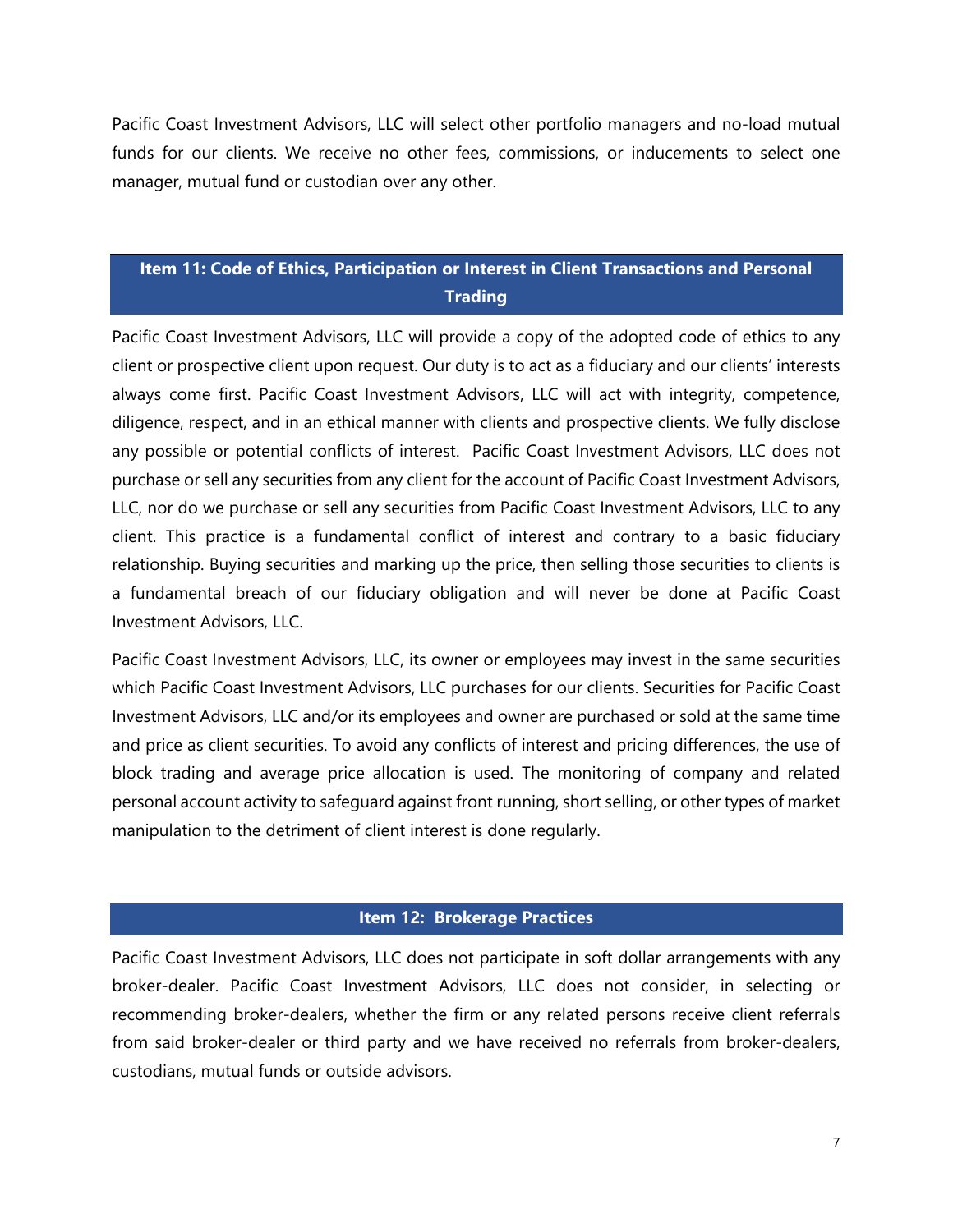Pacific Coast Investment Advisors, LLC informs the client requesting the use of a specific brokerdealer, that directing brokerage transactions may cost clients more money. We recommend clients use the custodian which holds their assets in most cases, and we explain the difference in costs.

Pacific Coast Investment Advisors, LLC uses whenever applicable the practice of block trading securities for all client accounts in one large order rather than numerous small orders. If a security resides in more than one account, then block trading is used, otherwise trades are entered at the account level. If trades were to be entered individually for a list of clients trading the same security, the accounts farther down the list can potentially receive a higher price when buying and a lower price when selling. Block trading provides a weighted average of the prices received and then gives the same price to all clients, so no client benefits at the expense of any other client.

## **Item 13: Review of Accounts**

Pacific Coast Investment Advisors, LLC monitors all accounts under management continually. There is also an annual review which consists of reviewing the client's account objectives, risk tolerance, and suitability of investments. Reviews are conducted by the principal owners Ryan J Murphy.

Pacific Coast Investment Advisors, LLC provides periodic reviews other than annually which are triggered by a client request, inheritance, significant deposit/withdrawal, or a significant market movement.

Pacific Coast Investment Advisors, LLC provides either physical or electronic quarterly report to all clients. Reports include positions, current value, cost basis, current yield if any, weighting, total account value, maturity schedule, average credit rating, performance, and fees. Reports are generated internally from data downloaded to Pacific Coast Investment Advisors, LLC from Charles Schwab Institutional and other custodians.

## **Item 14: Client Referrals and Other Compensation**

Pacific Coast Investment Advisors, LLC has no relationship with, nor has ever had a relationship with, an outside firm or related person who provides referrals of potential or current clients for compensation. It is our hope that our personal service will inspire referrals from satisfied clients.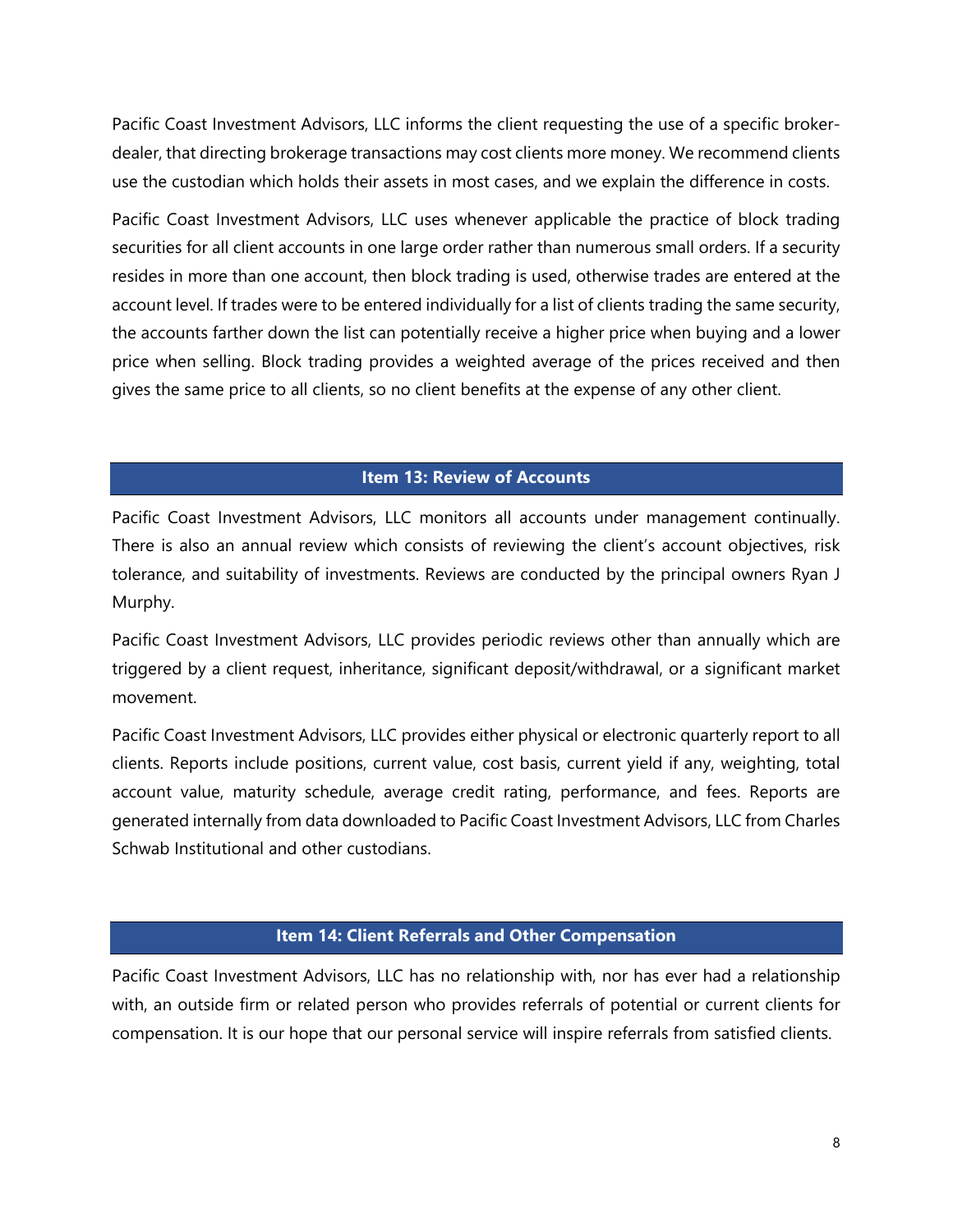## **Item 15: Custody**

Pacific Coast Investment Advisors, LLC has been deemed to have custody over client assets due to recent changes in government regulations. For example, if you have previously authorized us to instruct your custodian to transfer money from your brokerage account to your bank, we are deemed to have custody. Pacific Coast does not have any physical custody or possession of any client assets (including cash and securities). Checks received by Pacific Coast are overnighted to your custodian. Your custodian maintains custody of your assets.

Client assets are held by their custodian who delivers monthly account statements, and quarterly statements are sent from Pacific Coast Investment Advisors, LLC. Clients are encouraged to compare the two sets of statements to ensure accuracy.

## **Item 16: Investment Discretion**

Pacific Coast Investment Advisors, LLC does have discretionary authority over most client accounts. Pacific Coast Investment Advisors, LLC has a signed advisory contract in which each client specifically directs discretionary or non-discretionary authority to Pacific Coast Investment Advisors, LLC to manage their accounts. Non-discretionary accounts are an exception to our normal process and are discouraged.

## **Item 17: Voting Client Securities**

Pacific Coast Investment Advisors, LLC does not vote proxies. Clients receive proxies directly from their custodian. Pacific Coast Investment Advisors, LLC does not render advice about how to vote proxies.

## **Item 18: Financial Information**

Pacific Coast Investment Advisors, LLC is a solvent entity which has zero long term debt. It has never been bankrupt nor has its owner Ryan J Murphy ever been bankrupt.

Client fees are billed quarterly (approximately 3 months) in advance. Client fees are not charged for fees six months or more in advance. Pacific Coast Investment Advisors, LLC does not foresee any financial condition that would likely impair our ability to meet contractual commitments to clients.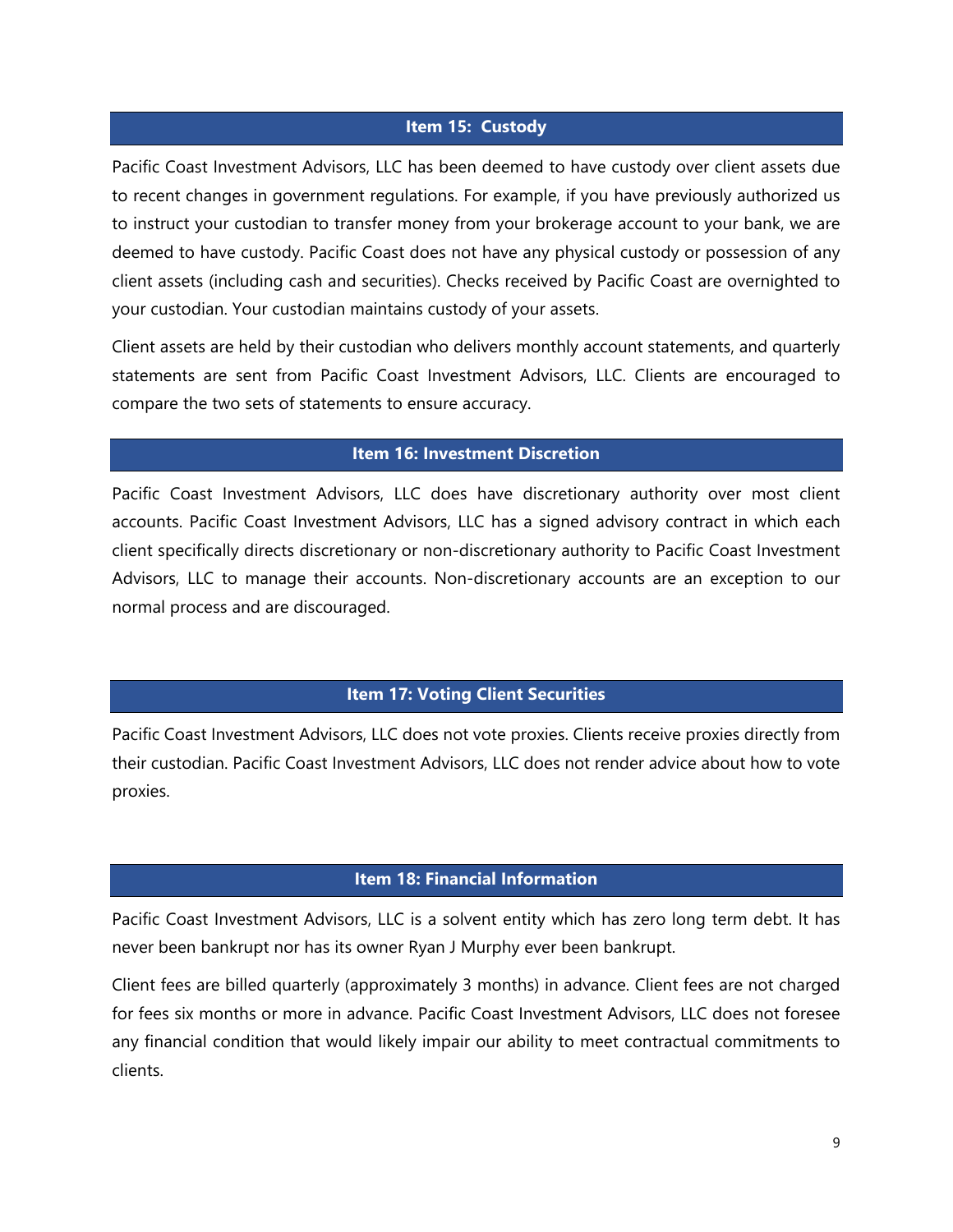#### **Item 19: Requirements for State-Registered Advisers**

| Owner:                      | Ryan J Murphy, AIF®                                                                                                    | Born; 1985                                                 |  |
|-----------------------------|------------------------------------------------------------------------------------------------------------------------|------------------------------------------------------------|--|
| <b>Formal Education:</b>    | 2003-2007: Bachelor of Science (B.S.) University of Oregon                                                             |                                                            |  |
|                             | Certification: Accredited Investment Fiduciary (FI360), Series 65,<br><b>Investment Advisor Representative</b>         |                                                            |  |
| <b>Experience:</b>          | 2012-Present: Investment Advisor Representative and Portfolio<br>Administrator, Pacific Coast Investment Advisors, LLC |                                                            |  |
|                             | 2010-2012: Compliance Specialist, Carruth Compliance<br>Consulting, Inc.                                               |                                                            |  |
|                             | 2007-2009: Investment Assistant, Pacific Coast Investment<br>Advisors, LLC                                             |                                                            |  |
| <b>Employee:</b>            | John J. Murphy                                                                                                         | Born: 1946                                                 |  |
| <b>Formal Education:</b>    | 1971-1972: San Francisco State University                                                                              |                                                            |  |
|                             | 1969-1970: DeAnza College                                                                                              |                                                            |  |
| <b>Business Background:</b> | Coast Investment Advisors, LLC                                                                                         | 2006-Present: Registered Investment Advisor, owner Pacific |  |
|                             | 1993-2006: Registered Representative, Morgan Stanley                                                                   |                                                            |  |
|                             | 1983-1993: Registered Representative, Merrill Lynch                                                                    |                                                            |  |

Pacific Coast Investment Advisors, LLC does not engage in any business other than giving investment advice and managing securities portfolios.

Pacific Coast Investment Advisors, LLC, nor its owner or any employee is compensated using performance-based compensation which may create an incentive for an advisor to recommend an investment that may carry a higher degree of risk to the client.

Pacific Coast Investment Advisors, LLC, nor its owner or any employee has ever been involved or accused of any illegal, dishonest or unethical practice.